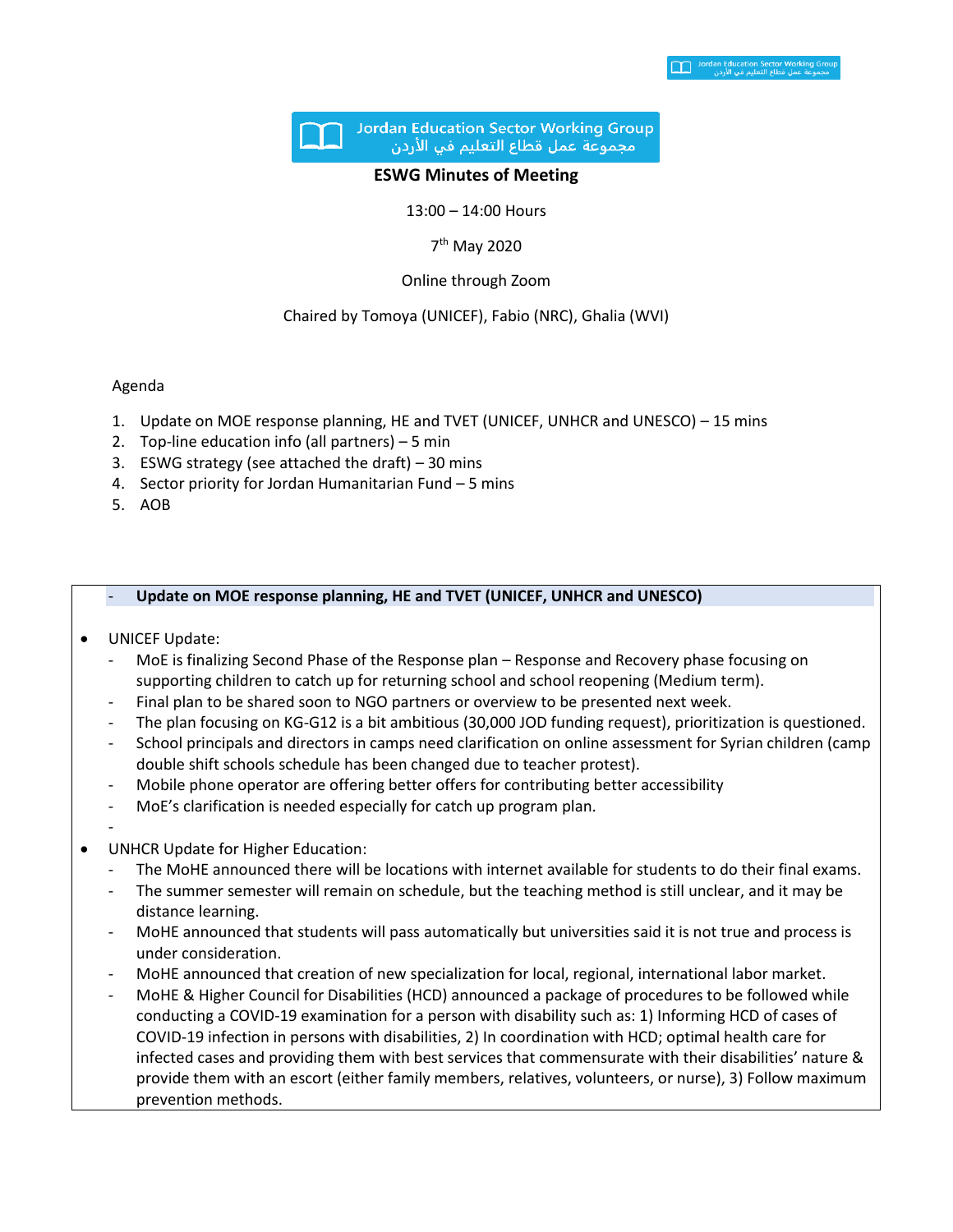• UNESCO Update for TVET

- The MoE's plan is set to be a long-term plan and not only as a response to COVID-19
- No further updates for TVET.

# - **Top-line education info (all partners)**

- ESWG partners to update (Excel sheet) to be updated on a weekly basis as on behalf of ESWG to be shared through online link (Ghalia).
- How to assess children with disabilities excluded from formal education regulation however principals are asked by MoE to check how children with disability were assessed in methodology.
- NFE distance learning modality through WhatsApp groups three training sessions conducted on delivery of NFE (facilitators trained on delivery of participatory methodology) Once school opens, planning to deliver the training by MoE. Next week training #3 will be conducted with partners and MoE focusing on lesson planning, Safeguarding and monitor attendance.
- ECD (Ghada) converted to operation via phone providing parenting skills, calls take around 30 mins, beneficiaries are encouraged to get support in Mafraq, Amman, Camps.
- RAMP (Patric) supporting MoE in developing early grade children material. Teacher training module has been developed and adopted to e-leaning. MoE is not posting the material developed to Noor space and told that the material is waiting for Minister's approval. KG2 – G3 worksheets available online. To be discussed in donor meeting.
- Warchild (Hussein) Development and provision of enrichment activities, ministry supervisor is included in contents development process. Happy to connect with supervisors for co-creation of materials.
- Reaching out to most vulnerable MoE, Crown foundation, KBW in the news said that 200 mobile classrooms in remote area especially in Tafilah opened, providing remedial and catch up program – UNICEF should visit and check and where this is placed in the Plan to be checked.

# - **ESWG strategy**

- The skeleton of the strategy was shared with the ESWG partners.
- Parallel positioning to be avoided, and the priorities to be identified and agreed upon.
- Next step for Strategy: online link to be shared and inputs to be made by partners, another meeting to be set for finalization

# - **Sector priority for Jordan Humanitarian Fund**

- All sectors are required to provide top priorities for their sectors, as this can inform decision making.
- Co-Chairs already drafted some priorities based on the Global HRP
- Priorities to be reviewed and input to be made by COB today to co-chairs
- Out of 900 million USD, some would be allocated to education sector by UNOCHA

# - **AOB**

- ActivityInfo
	- Partners are required to input their planning figures into ActivityInfo.